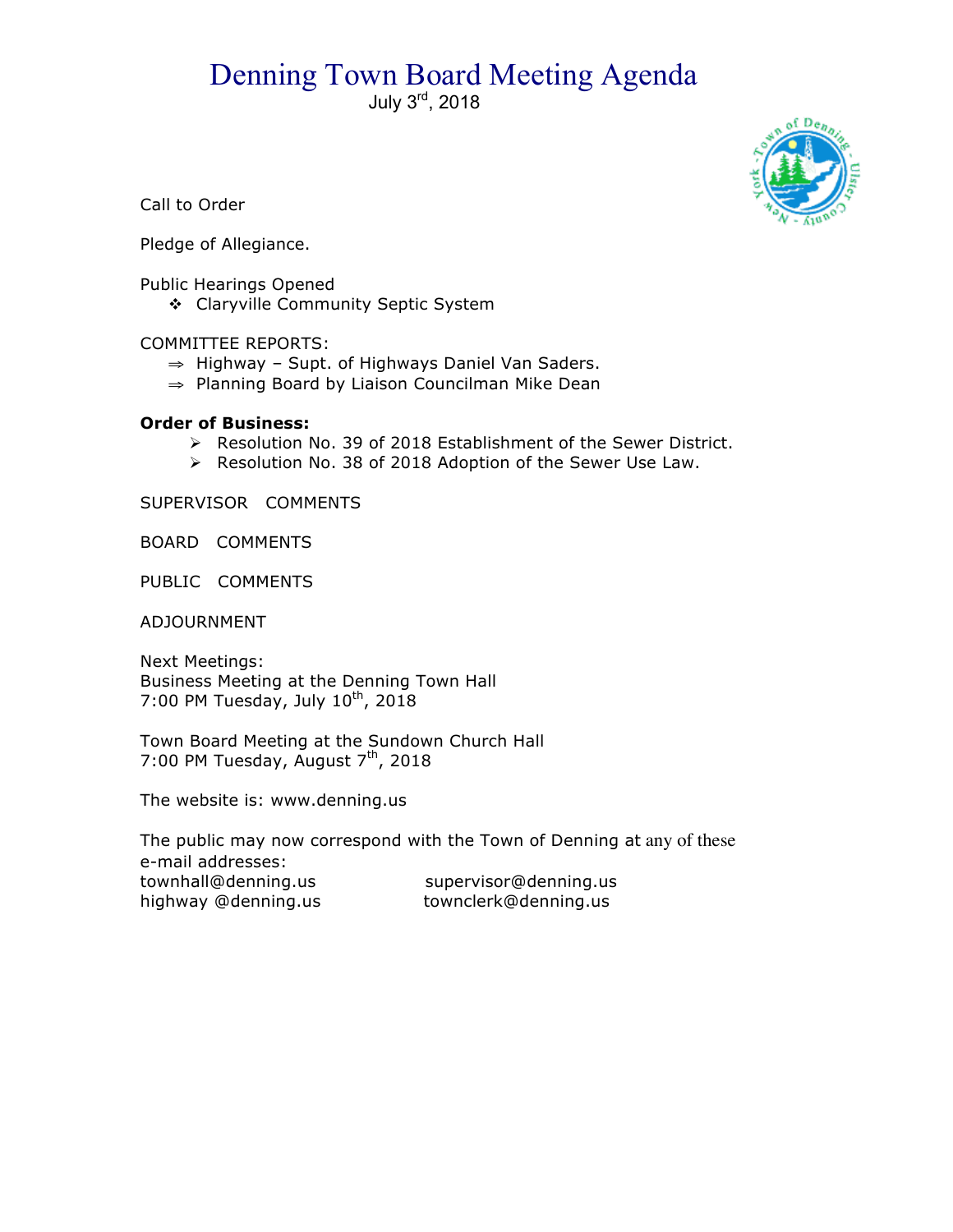### **RESOLUTION OF THE TOWN BOARD OF THE TOWN OF DENNING FOR ESTABLISHMENT OF WASTEWATER DISPOSAL DISTRICT AFTER PUBLIC HEARING**

WHEREAS, on May 1, 2018 the Town Board of the Town of Denning, New York (the "Town"), duly adopted a resolution accepting and adopting the materials needed for the formation of the Wastewater Disposal District, including a description of the proposed district, reciting that the cost of the formation of the Wastewater Disposal District will be fully subsidized by the City of New York, through the Community Wastewater Management Program and directing a copy of the Engineer's Report and Plan, Service Area Map and a detailed explanation of the costs to each residential and non-residential landowner to be placed in the Town Clerk's office and made available for public inspection,

WHEREAS, the Town Board did, on May 1, 2018 duly adopt a resolution specifying that said Town Board shall meet at the Town Hall, Town of Denning, New York on the 3rd day of July, 2018, for the purpose of conducting a public hearing on such proposal to establish the wastewater disposal district with the specified improvements and to hear all persons interested in the subject thereof concerning the same,

WHEREAS, copies of said order were duly published and posted according to law, and said Town Board did at, the time and place specified in said order, duly meet and consider such proposal and heard all persons interested in the subject thereof, who appeared at such time and place, concerning the same, and

WHEREAS, the evidence offered at such time and place requires that the Town Board make the determinations hereinafter made;

NOW, THEREFORE, BE IT RESOLVED, by the Town Board that it be and hereby is determined as follows:

(1) The notice of hearing was published and posted as required by law and is otherwise sufficient.

(2) That all of the property and property owners, within the proposed Wastewater Disposal District are benefitted thereby.

(3) That all of the property and property owners benefitted are included within the proposed Wastewater Disposal District.

(4) It is in the public interest to establish the proposed Wastewater Disposal District as hereinafter described, and be it

FURTHER RESOLVED, that the Town Board does hereby approve the establishment of a Wastewater Disposal District as hereinafter described to be known as **"Claryville-Denning Septic Maintenance District"** more particularly described in the Service Area Map identifying the boundaries of the proposed wastewater disposal district which includes the Tax Map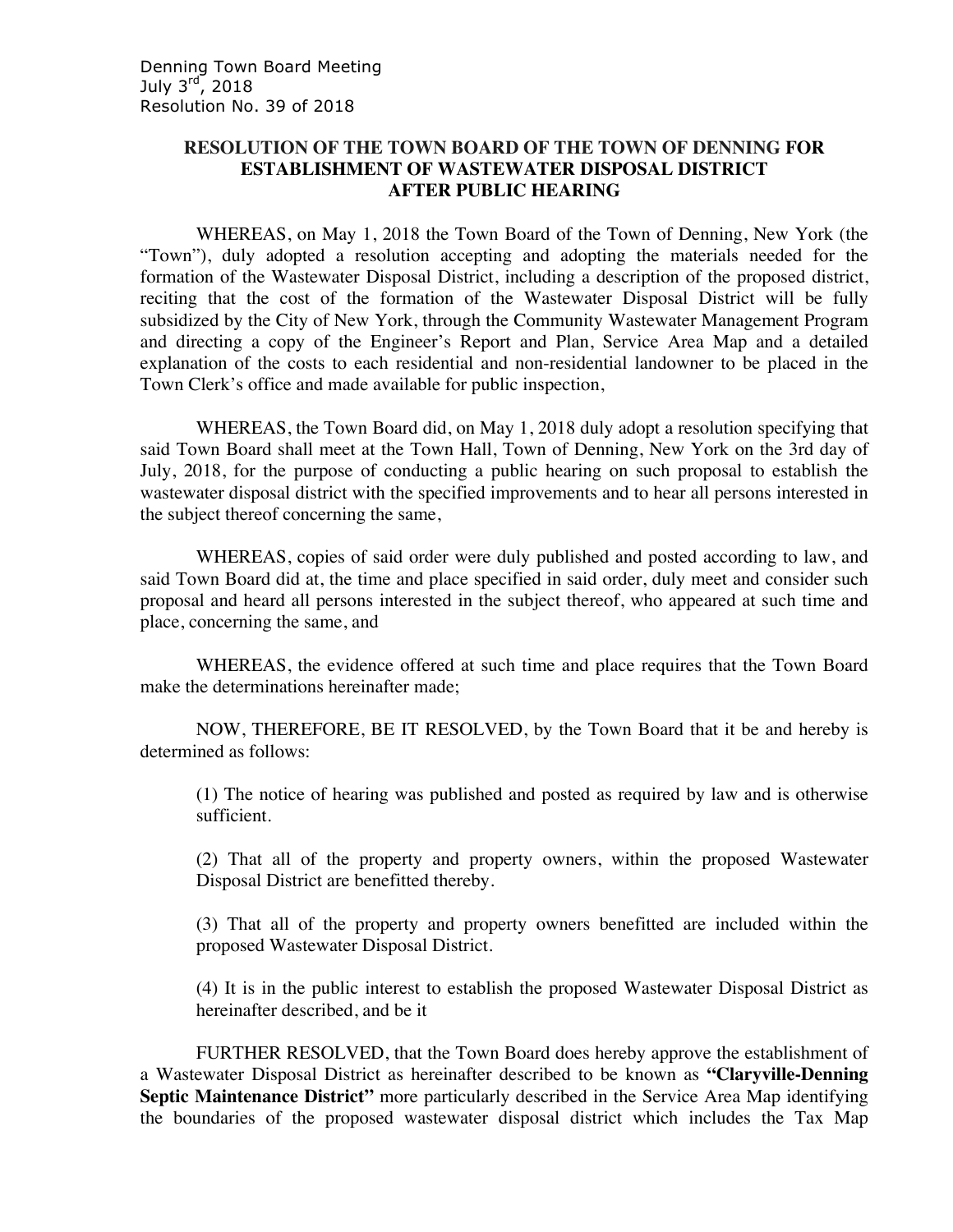Numbers of the parcels that will be included in the proposed wastewater disposal district, a copy of which is on file in the Town Clerk's office, and be it

FURTHER RESOLVED, that the following improvements in said district were financed by the City New York through the Community Wastewater Management Program. The Town will not incur any expense in the formation of the proposed district and the construction of the public improvements, if any, to be constructed within the district will be funded through the Community Wastewater Management Program.

FURTHER RESOLVED, the cost for any expansion of a resident's septic system and any new systems will be financed by that property owner(s), and be it

FURTHER RESOLVED, that this resolution is subject to a permissive referendum in the manner provided in Town Law Article 7 and Town Law § 209-e(3).

**WHEREUPON,** the Resolution was put to a vote, recorded as follows:

Motion to adopt and approve by Councilman Gregory Vurckio, 2nd by Councilman Mike Dean.

Roll Call Vote:

| Councilman Mike Dean        | AYE | Councilman Paul Schoonmaker | <b>AYE</b> |
|-----------------------------|-----|-----------------------------|------------|
| Councilman Kevin Smith AYE  |     | Councilman Gregory Vurckio  | AYE        |
| Supervisor David Brooks AYE |     |                             |            |

Motion carried following a unanimous roll call vote.

\_\_\_\_\_\_\_\_\_\_\_\_\_\_\_\_\_\_\_\_\_\_\_\_\_\_\_\_\_\_\_\_\_\_\_\_\_\_\_\_\_\_

Signed this  $3<sup>rd</sup>$  day of July, 2018.

Joy Ann Monforte, Town Clerk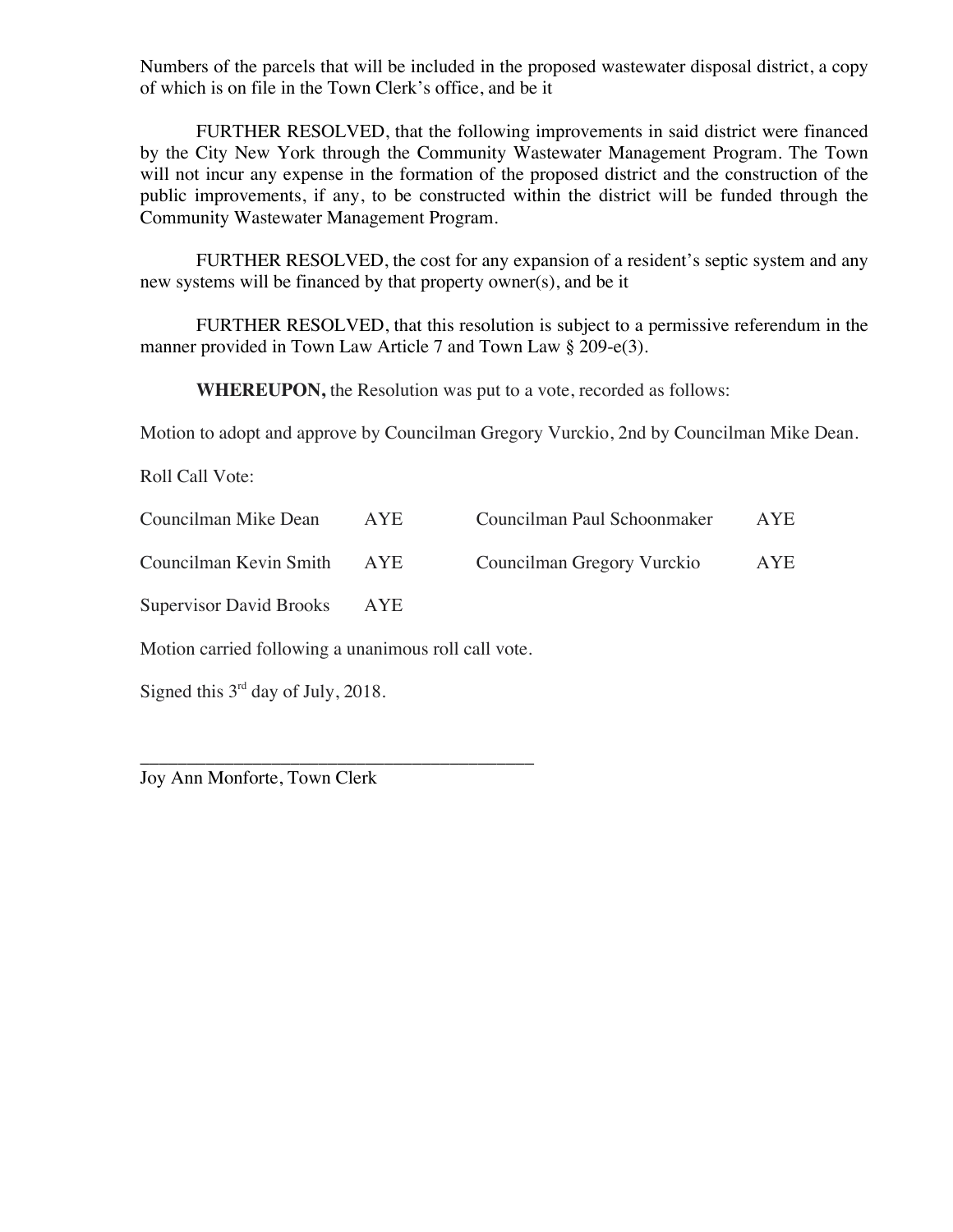Denning Town Board Meeting July  $3<sup>rd</sup>$ , 2018 Resolution No. 38 of 2018

## **RESOLUTION OF THE TOWN BOARD OF THE TOWN OF DENNING ADOPTING THE CLARYVILLE-DENNING SEPTIC MAINTENANCE DISTRICT SEWER USE LAW**

**WHEREAS**, New York City ("NYC") provided funding for the Community Wastewater Management Program ("CWMP"), to be administered by the Catskill Watershed Corporation ("CWC"), which is intended to fund the planning, design and construction of community septic systems and/or the creation of septic maintenance districts in the NYC Watershed West of the Hudson River; and

**WHEREAS**, the Hamlet of Claryville, Town of Denning ("Town"), is Identified Community No. 20 of the list of 22 communities lacking community wide wastewater treatment; and

**WHEREAS**, the Town entered into the Participating Community Agreement with CWC for the study, planning, design and construction of a sewage collection system and/or the creation of a septic maintenance district in the Hamlet of Claryville in the Town of Denning (the "Project"); and

**WHEREAS,** in connection with the construction of the Community Wastewater Treatment System, the Town desires to implement a Sewer Use Law governing the use of and connection to the Town's Community Wastewater Treatment System; and

**WHEREAS**, the Town's special counsel has prepared a proposed Claryville-Denning Septic Maintenance District Sewer Use Law; and

**WHEREAS,** the Town Board has reviewed and modified the proposed Claryville-Denning Septic Maintenance District Sewer Use Law; and

**WHEREAS,** the Town Board noticed a Public Hearing held on the **3rd day of July,**  2018 at 6:00 P.M. to provide the public with an opportunity to comment on the proposed Sewer Use Law.

#### **NOW THEREFORE, BE IT RESOLVED AS FOLLOWS BY THE TOWN BOARD OF DENNING, ULSTER COUNTY, NEW YORK:**

1. The Town Board has previously determined that the Sewer Use Law will not have a significant impact on the environment and are consistent with the prior SEQRA findings for this project; and

2. That Sewer Use Law being Local Law No. 1 of 2018, is hereby adopted and the Town Clerk (or Town's Special Counsel) is hereby directed to file said Local Law with the Office of the Secretary of State in accordance with State Law.